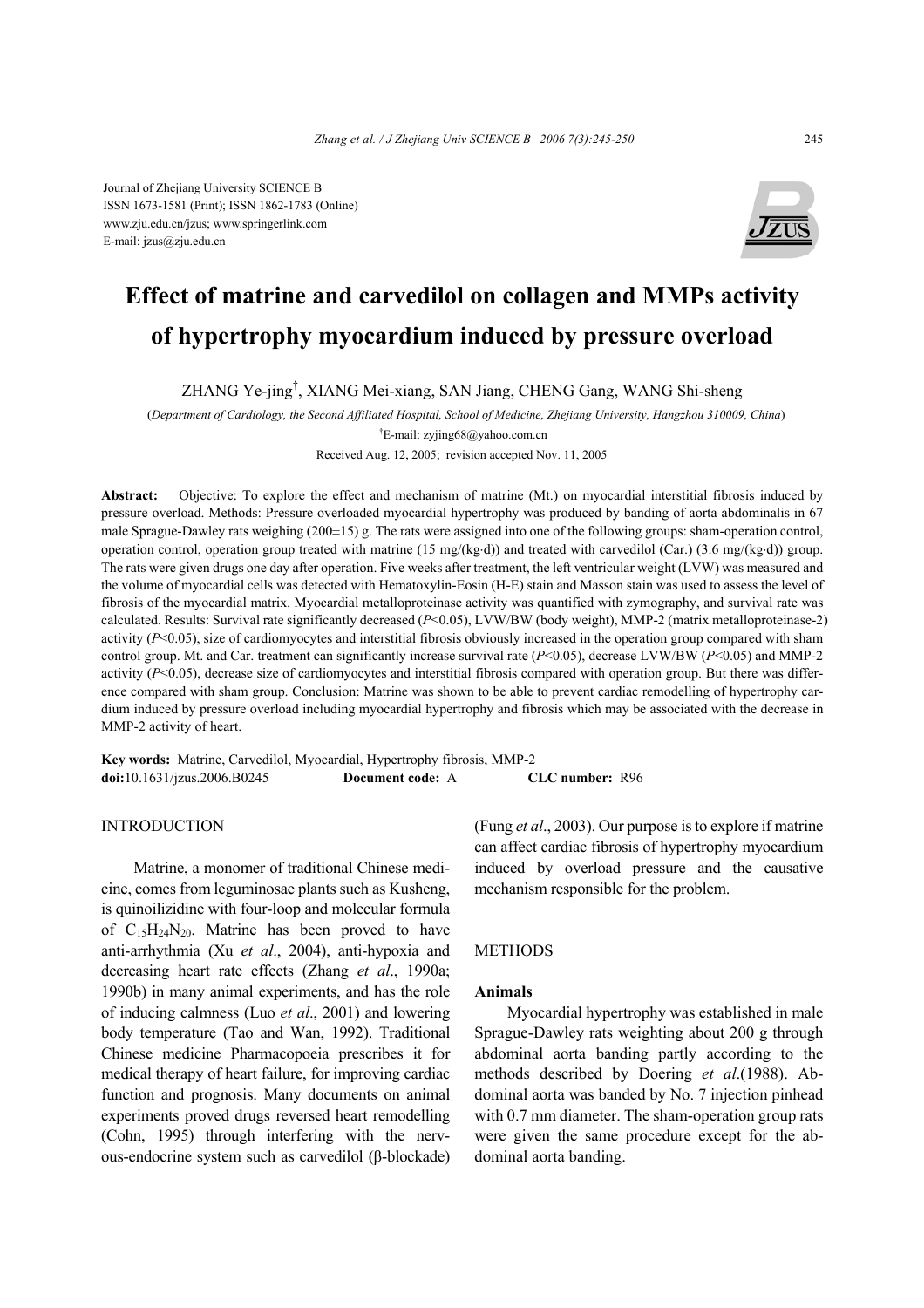## **Experimental protocol**

The survival rats were arranged into four groups: sham-operation group, operation group, matrine (Mt.) and carvedilol treated (Car.) operation groups. The rats in treatment groups were given 15 mg/kg of matrine (Wang *et al*., 1996) or 3.6 mg/kg of carvedilol by gavage once per day. Mt. was present by Yanci Redbud Pharmaceutical Industries, Ltd. Ninxia, 99.6% purity material powder and carvedilol is from Roche. Rats were anesthetized with 4% hydration aldehyde chloride and the heart was arrested in diastole with 3 ml of 10% KCl injected into the carotid artery, the atria and vessels were trimmed away, LV (left ventricular) was weighed. A transversal cross-section block was cut from LV and soaked in 4% paraformaldehyde. What remained was frozen in liquid nitrogen and kept in −70 °C.

## **H-E and Masson stain of myocardial tissue**

After 12 h in 4% paraformaldehyde, the blocks were dehydrated and embedded in paraffin, then cut into 4  $\mu$ m slices which were heated overnight in 60 °C incubator, and then dewaxed and stained with H-E and Masson dye respectively. A slice chosen from each group was analyzed under 400× microscope.

# **MMP(s) activity determined by zymography**

Extracelluar matrix metalloproteinase(s) (MMP(s)) activity was assessed according to the method described by Tyagi *et al*.(1993a; 1993b). The frozen LV tissue weighing about 100 mg was ground after it was poured into liquid nitrogen, and then put in 1 ml MMPs lyses buffer (0.3% SDS, 20 mmol/L Tris, 150 mmol/L NaCl, 0.01% Triton X-100). After centrifuging in 4 °C, the protein quantity was measured by Lowry *et al*.(1951) method. SDS-PAGE electrophoresis was used in zymography method. Glutin was added into 10% separating gel to final concentration of 1 mg/ml, and after mixing with  $4\times$ loading buffer (10% SDS, 4% sacharose, 0.25 mol/L Tris-Cl pH 6.8, 0.1% bromphenol blue), the sample was loaded into the pores of 4% condensed gel. The protein marker was loaded into the first pore (Fermentas lot 1422, molecular weight of 118000, 85000, 47000, 36000, 26000, 20000) for electrophoresis at 100 volts under 4 °C, then put the gel on ice for 60 min in 2.5% Triton X-100 for two times. The gel was incubated in incubating-solution (50 mmol/L Tris-Cl pH 8.0, 5 mmol/L CaCl<sub>2</sub>, 0.02% NaN<sub>3</sub>, 1% Triton X-100) overnight, dyed in 0.05% coomassie blue R-250 for 30 min, then washed in degraded washing solution for 3 h. The degraded density area was scanned. Sham-operation group was treated as described in reference. Actin was detected by coomassie blue at 42000.

# **Survival**

Three days after operation, the cages were inspected every day to calculate survival rate.

# **Statistics**

All data were expressed as mean±standard error, statistical analysis was determined using one way analysis of variance (ANOVA) followed by Student-Newman-keuls *t* test. Survival rate was analyzed by continual corrective  $\chi^2$  analysis. In all tests, differences were considered statistically significant at a value of *P*<0.05.

# **RESULTS**

#### **Survival analysis**

In a period of 5 weeks, all rats in sham-operation group, 5 of 16 rats in Car. group, 5 of 10 rats in Mt. group, 5 of 36 rats in operation group survived, at survival rate of 31%, 50% and 14% respectively, which was analyzed by continual corrective  $\chi^2$ analysis (Table 1).

|  | Table 1 Analysis of survival rate among groups |
|--|------------------------------------------------|
|  |                                                |

|       | Death | Survival | Total | Survival       |
|-------|-------|----------|-------|----------------|
|       | (n)   | (n)      | (n)   | rate $(\% )$   |
| Car.  | 11    |          | 16    | $31^{\#}$      |
| Mt.   |       |          | 10    | $50^{#}$       |
| Oper. | 31    | 5        | 36    | $\frac{1}{14}$ |
| Sham  |       |          | 5     | 100            |

Sham: Sham-operation group; Oper.: Operation group; Car.: Carvedilol treated group; Mt.: Matrine treated group (Mt. vs Oper., Car. vs Oper., Sham vs Oper.); \* *P*<0.05; # *P*<0.05

# **Effect of matrine and carvedilol on cardiac remodeling**

Five weeks after operation, The LVW/BW and the size of cardiomyocytes significantly increased compared with the sham operation group; the cardiac fibrosis was also obviously enhanced in the operation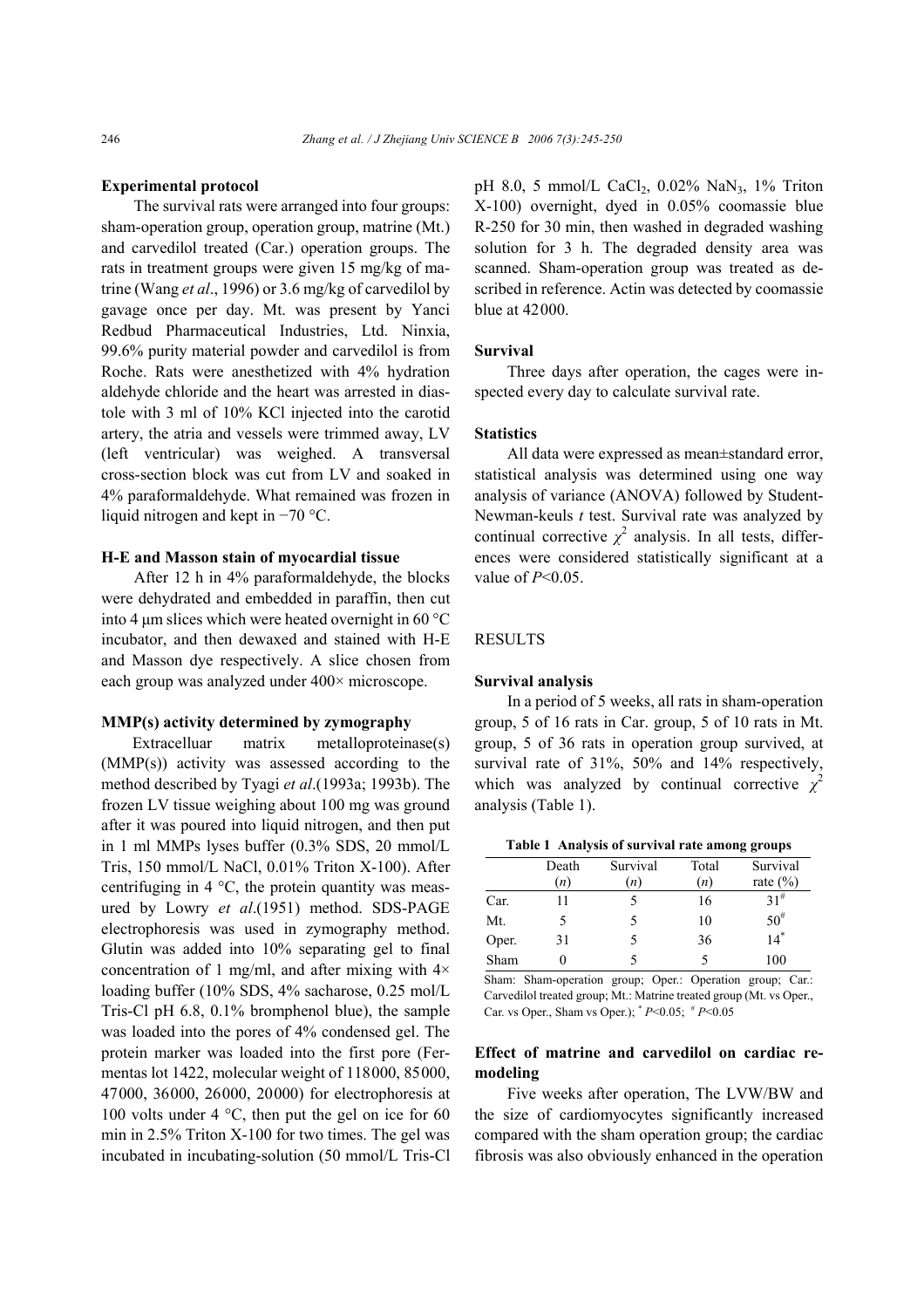group as shown in Figs.1 and 2. Matrine and carvedilol treatment significantly decreased the above indices (Table 2, Fig.3).



**Fig.1 The size of cardiomyocytes H-E stain×400 (a) Operation group; (b) Carvedilol treated group; (c) Matrine treated group; (d) Sham group** 



**Fig.2 Cardiac fibrosis with Masson stain×400 (a) Operation group; (b) Carvedilol treated group; (c) Matrine treated group; (d) Sham group** 



**Fig.3 Cardiac hypertrophy among matrine group (T) operation group (C) and sham group (N)**

## **MMPs activity of myocardial tissue**

Fig.4 shows that there was no change in the degrade band around 92000, which implies MMP-9, but that there was obvious change in the degrade band around 72 000, which implies MMP-2. There were significant differences between Oper. group and Sham-Oper. group where MMP-2 activity became stronger (*P*<0.05). There were significant differences in two Oper.-treated groups compared with Oper. group where MMP-2 activity became weaker (*P*<0.05).

# DISCUSSION

Matrine is a kind of alkaloid, coming from leguminosae plants such as Kusheng. Many animal experiments have proved its anti-arrhythmia (Li *et al*., 1996) and anti-hypoxia effects, and efficacy in rapidly slowing heart rate. Its role in inducing calmness and lowering body temperature was also proved (Zhang *et al*., 1990a; 1990b). Matrine was recently found to have the effects of anti-arrhythmias induced by aconitine, barium chloride or coronary ligation in different experimental models where the heart rate was reduced, and the P-R and QTc intervals were prolonged, and the ectopic cardiac rhythm inhibited obviously (Ai *et al*., 2000).

Matrine delay action potential duration (APD) can possibly be due to blocking of the myocardial  $K^+$ channel (Xu *et al*., 2004). The inhibitory actions of matrine on  $I_{K1}$ ,  $I_{Kr}$ ,  $I_{Ks}$ , and  $I_{to}$  could promote inflow of  $Ca^{2+}$  without releasing of intracellular  $[Ca^{2+}]$ , and at the same time decreasing intracellular  $[Ca^{2+}]$  while intracellular [Ca2+] increases (Xie *et al*., 2004). Study on the relationship of diuresis and the pharmacokinetics of matrine, showed that the diuresis effect of matrine in rabbits is relatively weakened after its decomposition in blood (Song *et al*., 2001). Matrine was shown to become analgesia in the brain after inflow of  $Ca^{2+}$  and decrease of NO (Luo *et al.*, 2001).

In vitro study showed that matrine could improve cardiovascular remodelling through inhibiting the calcium overload of vascular smooth muscular cell stimulated by Angiotensin II and partly blocking the intracellular signal transducing pathway (Li *et al*., 2000). Matrine can inhibit cardiac fibroblast proliferation induced by Angiotensin II in rats and the cellular cycle of cardiac fibroblast (Zhou *et al*., 2004)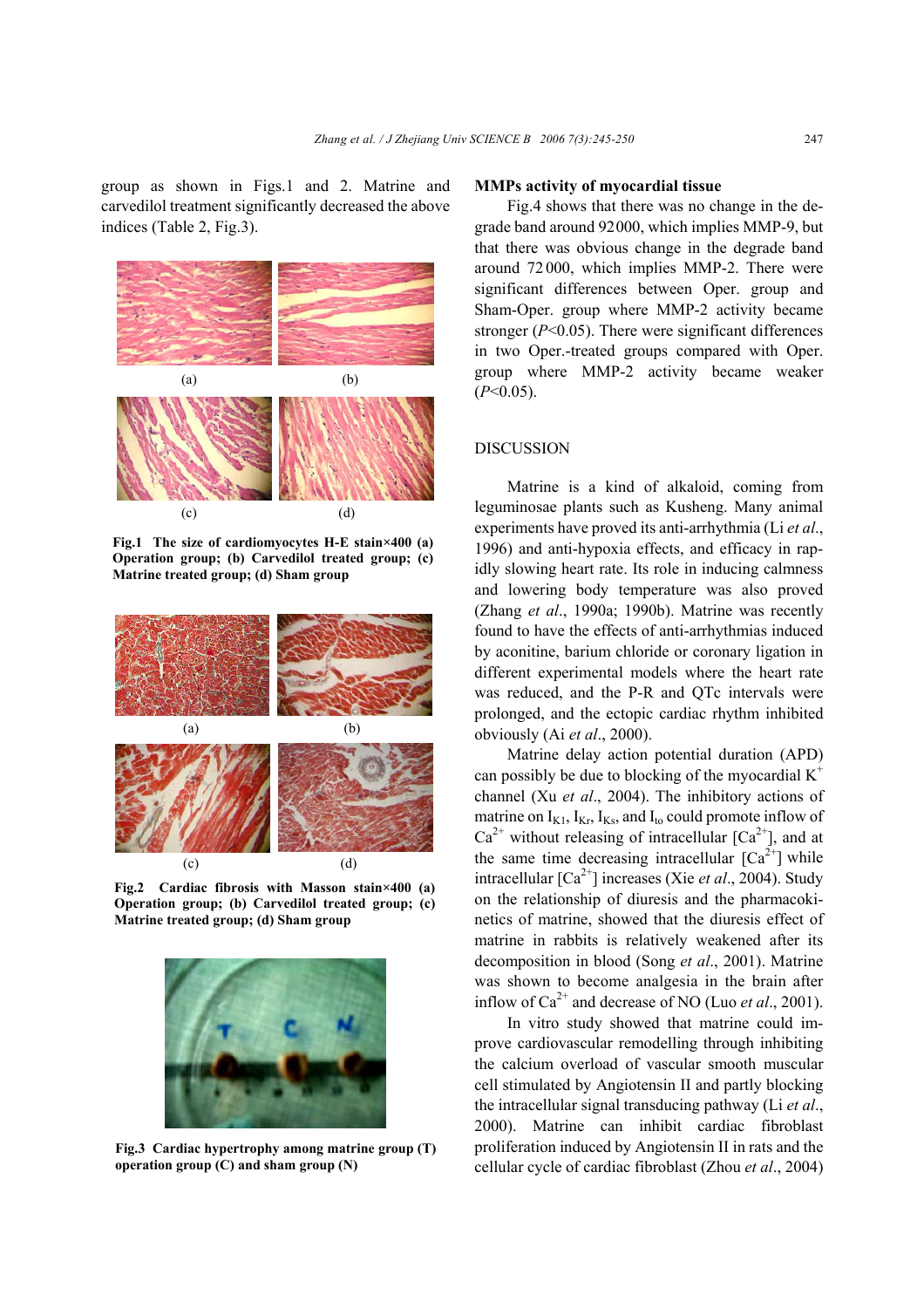| Weight          | Group           |                    |                    |                            |  |
|-----------------|-----------------|--------------------|--------------------|----------------------------|--|
|                 | Sham-Oper.      | Mt.-Oper.          | Car.-Oper.         | Oper.                      |  |
| $LVW$ (mg)      | $630\pm5$       | $690\pm4$          | $670 \pm 1$        | 780±6                      |  |
| BW(g)           | $310\pm28$      | $308 \pm 15$       | $249\pm19$         | $26\pm16$                  |  |
| $LVW/BW$ (mg/g) | $2.01 \pm 0.09$ | $2.34\pm0.23^{\#}$ | $2.54\pm0.19^{\#}$ | $2.94\pm0.27$ <sup>*</sup> |  |

**Table 2 Effect of matrine and carvedilol on left ventricular hypertrophy (mean±***SE***,** *n***=5)** 

Sham-Oper.vs Oper., Oper.vs Mt.-Oper., Oper.vs Car.-Oper.; \* *P*<0.05; # *P*<0.05



**Fig.4 (a) The differences of degrade bands of 2 groups: Mark, Sham-Oper., Mt.-Oper., Car.-Oper., Oper., Oper., Car.-Oper., Mt.-Oper., Sham-Oper.; (b) The differences of degrade bands of four groups,** *n***=5, mean±***SE* Sham-Oper. (224.68±1.73) vs Oper. (244.66±0.47), Oper. vs Mt.-Oper. (228.37±2.02), Oper. vs Car-Oper. (236.51±0.52), Mt.-Oper. vs Car.-Oper.; \* *P*<0.05, compared with Sham-Oper. and Oper.; # *P*<0.05, compared with Oper.and Oper.-treated; <sup>∆</sup> *P*<0.05, compared with two-treated

and nuclear antigen expression of proliferating cells induced by aldosterone (Hu *et al*., 2004). In vivo study on the role of matrine in cardiac remodelling has not been reported.

Myocardial hypertrophy is an independent risk factor. Cardiac remodelling induced by pressure overload includes myocardial hypertrophy and interstitial fibrosis. Cardiac fibroblast proliferation and extensive extracelluar collagen deposition are involved in myocardial interstitial fibrosis. Hypertrophy, apoptosis, death of cardiomyocytes, change of collagen content and level, structure turbulence of myocardial matrix, are caused by change of molecular level of many factors, then finally lead to change of pathological structure, which is also called ventricular remodeling (Leon, 2003). It is accepted that activated nervous-endocrine persistently cause myocardial remodeling (Weber, 2000).

Many worldwide reports on animal experiments proved β-blockade reverses heart remodelling through interfering with the nervous-endocrine system. Recently β-blockade has been proved effective in reducing death and complications, improving symptomatic status in chronic heart disease in worldwide large-scale, multi-center clinical trials involving carvedilol (NCT00004854. Sponsored by National Center for Research Resources). Heart failure induced by pressure overload due to aortic banding in rats is a commonly accepted animal model (Weinberg *et al*., 1994). It has been reported that light microscope observation showed that collagen stain around arterial and inter-myocardial tissue was significantly enhanced 4 weeks after operation (Wang *et al*., 2000).

Our study found that survival rate significantly increased (*P*<0.05), LVW/BW (*P*<0.05), and that size of cardiomyocytes and interstitial fibrosis obviously decreased in operation group compared with sham control group. Mt. and Car. treatment can significantly increase survival rate (*P*<0.05), decrease LVW/BW (*P*<0.05) and size of cardiomyocytes and interstitial fibrosis compared with operation group. But there was difference compared with sham group.

In order to explore the mechanism, MMP(s) were quantified by zymography (Tyagi *et al*., 1993a; 1993b). These enzymes, which degrade collagen in vivo, are mainly MMP(s), involved MMP-1, MMP-2, MMP-3, etc. Glutin was added into 10% separating gel, which is a substance that MMP-2 and MMP-9 act on. Among the MMP(s), MMP-2 and MMP-9 may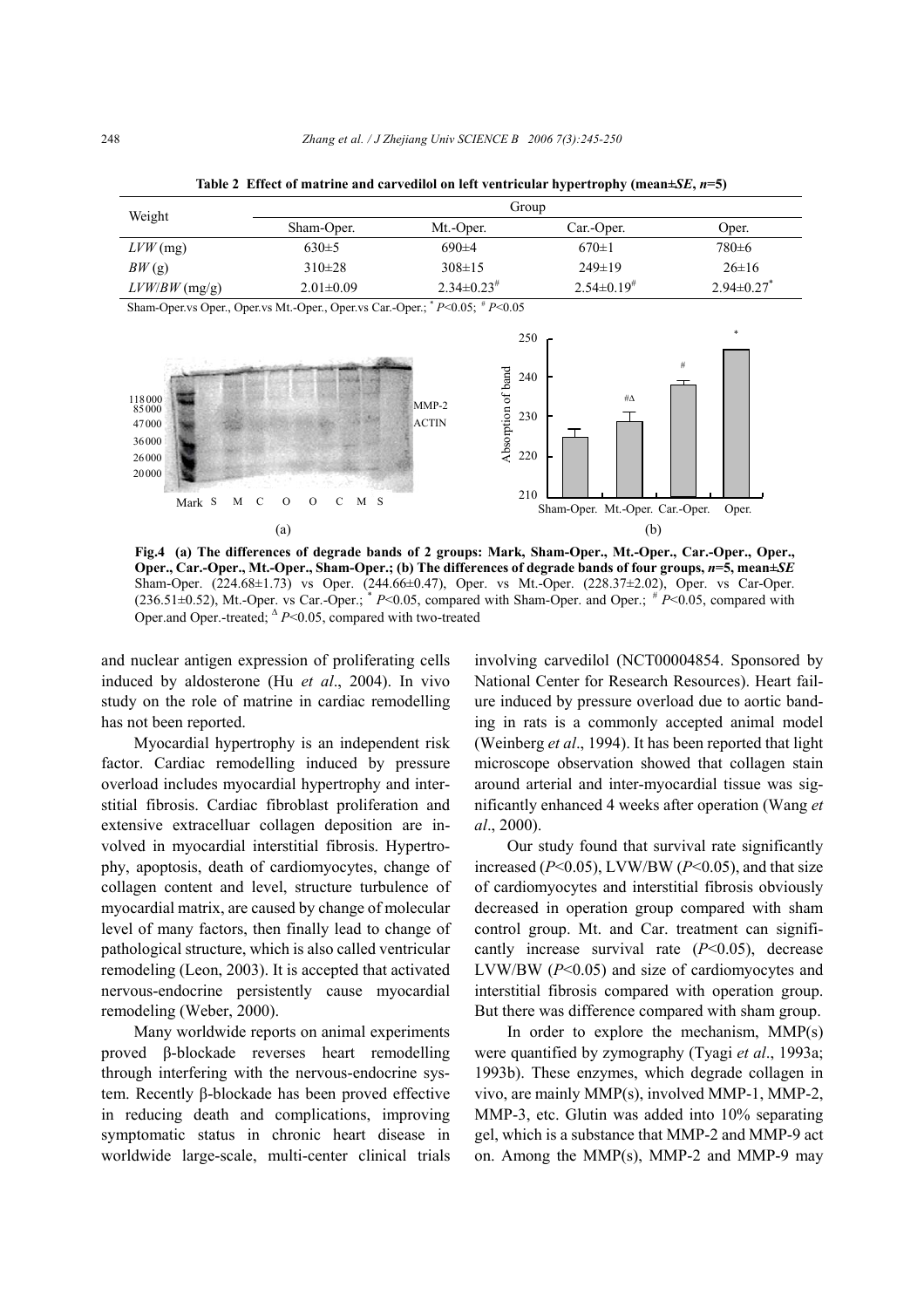play important roles during LV remodelling. In our study, there were significant differences in Oper. group and Sham-Oper. group: where MMP-2 activity became stronger (*P*<0.05). There were significant differences in two Oper.-treated groups compared with Oper. group: where MMP-2 activity became weaker (*P*<0.05). The results suggested matrine and carvedilol prevented fibrosis of pressure overloaded myocardial hypertrophy respectively, and its mechanism may relate with MMP-2 activity of the myocardial matrix.

## **CONCLUSION**

It was shown that matrine can prevent cardiac remodelling of hypertrophy cardium induced by pressure overload including myocardial hypertrophy and fibrosis which may be associated with the decrease in MMP-2 activity of the heart.

## **References**

- Ai, J., Gao, H.H., He, S.Z., Wang, L., Luo, D.L., Yang, B.F., 2000. The influence of intracellular  $[Ca^{2+}]_i$  of ventricular myocytes of guinea pig treated with matrine. *Acta Harbin Medical College*, **34**(4):235-236 (in Chinese).
- Cohn, J.N., 1995. Structural basis for heart failure ventricular remodeling and its pharmacological inhibition. *Circulation*, **91**:2504-2507.
- Doering, C.W., Jalil, J.E., Janicki, J.S., Pick, R., Aghili, S., Abrahams, C., Weber, K.T., 1988. Collagen network remodelling and diastolic stiffness of the rat left ventricle with pressure overload hypertrophy. *Cardiovasc. Res.*, **22**:686-695.
- Fung, J.W., Yu, C.M., Yip, G., Chan, S., Yandle, T.G., Richards, A.M., Nicholls, M.G., Sanderson, J.E., 2003. Effect of beta-blockade (carvedilol or metoprolol) on activation of the rennin-angiotensin-aldosterone system and natriuretic peptides in chronic heart failure. *Am. J. Cardiol.*, **92**(4):406-410. [doi:10.1016/S0002-9149(03)00658-1]
- Hu, Y.H., Ouyang, J.P., Li, Y.Q., Yang, H.L., Xu, Y., 2004. The influence of cardiac fibroblast cycles and neucleo antigen expression of proliferate cells. *Acta Wuhan University: Medical Edition*, **3**:224-227 (in Chinese).
- Leon, A.R., 2003. Cardiac resynchronization therapy devices: patient management and follow-up strategies. *Rev. Cardiovasc. Med.*, **4**(suppl 2):S38-S46.
- Li, D., Wang, P.Q., Zhang, N.S., 1996. The research development and clinic applications of alkaloid of sophora flavescens ait. *Chinese Traditional and Herbal Drug*, **27**(5):308-311 (in Chinese).
- Li, Y., He, L.R., Yang, L.Z., 2000. The matrine intervention of overload of intracellular  $[Ca^{2+}]$  of vascular smooth muscle cell induced by Ang II. *Acta Traditional Chinese Medical College of Shanghai*, **14**(1):40-42 (in Chinese).
- Lowry, O.H., Rosebrough, N.J. Farr, A.L., Randall, R.J., 1951. Protein measurement with the Folin-Phenol reagents. *J. Biol. Chem.*, **193**:265-275.
- Luo, X.Y., Zhang, X.M., Gao, W., Wu, Q.F., 2001. The region and mechanism of analgesia treated with matrine. *Chinese Traditional and Herbal Drug*, **32**(1):41-43 (in Chinese).
- Song, L., Wang, L.P., He, Z.H., 2001. The relationship of diuresis and pharmacokinetics treated with matrine. *Hebei Medicals*, **17**(8):210-212 (in Chinese).
- Tao, S.C., Wan, J.Z., 1992. The pharmacological action of alkaloid of bitter beans. *Journal of Chinese Pharmaceutical Science*, **27**(4):201 (in Chinese).
- Tyagi, S.C., Matsubara, L., Weber, K.T., 1993a. Direct extraction and estimation of collagenase(s) activity by zymography in microquantities of rat myocardium and uterus. *Clin. Biochem.*, **26**(3):191-198. [doi:10.1016/ 0009-9120(93)90025-2]
- Tyagi, S.C., Ratajska, A., Weber, K.T., 1993b. Myocardial matrix and metalloproteinase(s): localization and activation. *Mol. Cell. Biochem.*, **126**(1):49-59. [doi:10.1007/ BF01772207]
- Wang, P.Q., Chen, J.X., Zhou, X.J., 1996. The pharmacokinetics of matrine with rats in vivo. *Acta Second Medical College of Shanghai*, **16**:250-253 (in Chinese).
- Wang, C.Q., Huang, D.J., Ding, H.Y., 2000. The change of collagen and matrix metalproteinase(s) activity of pressure overloaded hypertrophy. *Basic Medical Sciences and Clinics*, **20**(2):22-25.
- Weber, K.T., 2000. Fibrosis and hypertensive heart disease. *Curr. Opin. Cardiol.*, **15**(4):264-272. [doi:10.1097/ 00001573-200007000-00010]
- Weinberg, E.O., Schoen, F.J., George, D., Kagaya, Y., Douglas, P.S., Litwin, S.E., Schunkert, H., Benedict, C.R., Lorell, B.H., 1994. Angiotensin-converting enzyme inhibition prolongs survival and modifies the transition to heart failure in rats with pressure overload hypertrophy due to ascending aortic stenosis. *Circulation*, **90**(3): 1410-1442 (in Chinese).
- Xie, H., Wen, H.Y., Gao, Y., Hu, X.J., Zhang, G.Q., 2004. The influence of electrophysiology and mechanics of ventricular myocytes of guinea pig treated with matrine. *Bulletin of Chinese Pharmacology*, **20**(2):192-195 (in Chinese).
- Xu, C.Q., Dong, T.L., Du, Z.M., 2004. The comparisons of anti-arrhythmic effect among matrine, berbamine, amiodarone, RP58866. *Acta Pharmaceutical Sinica*, **39**(9):691-694 (in Chinese).
- Zhang, D.H., Wang, N.S., Li, X.J., Kong, X.J., Cai, Y.L., 1990a. The anti-arrhythmic effect of matrine. *Acta Pharmaco. Sin.*, **11**(3):253-257 (in Chinese).